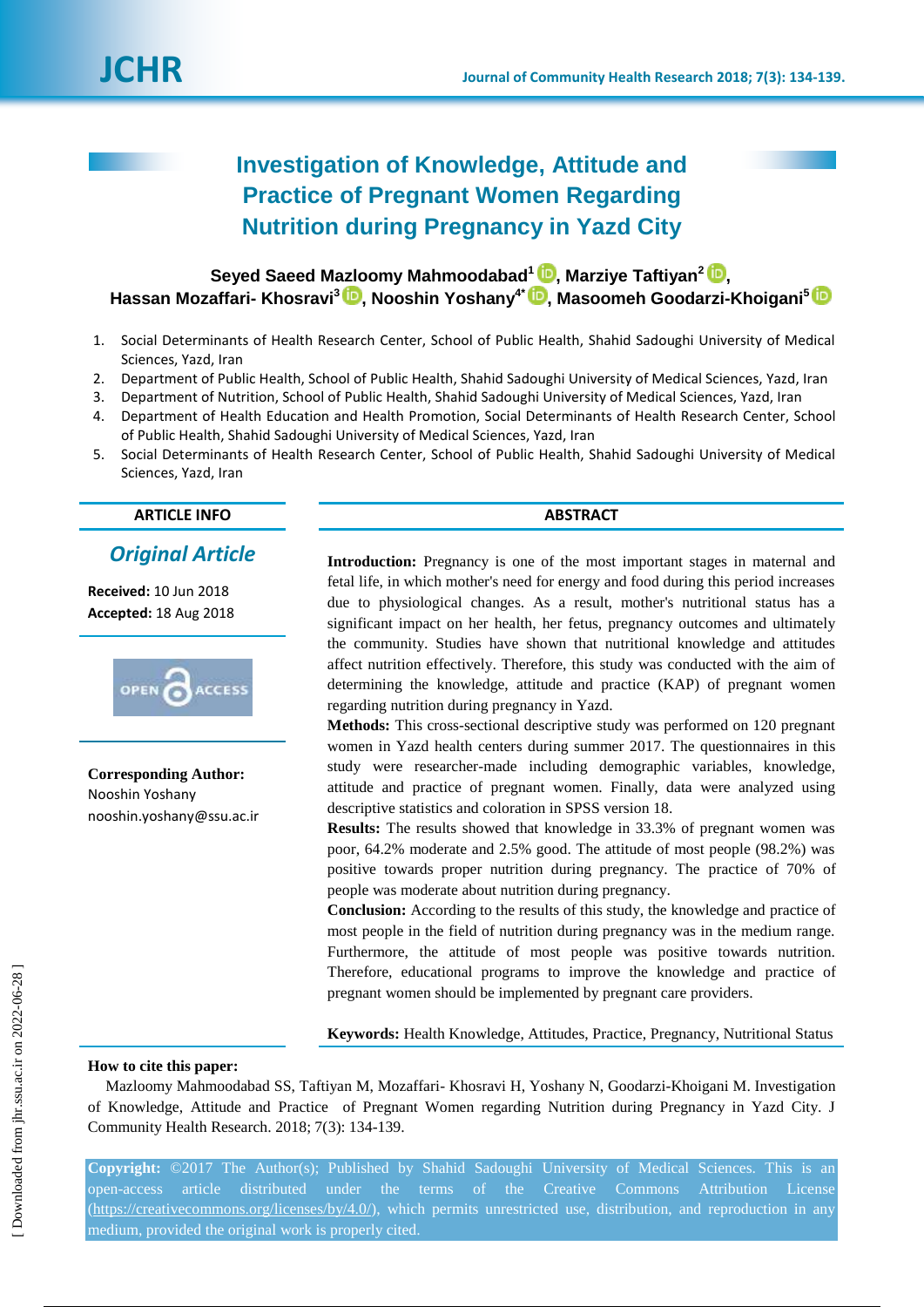#### **Introduction**

Pregnancy is one of the most important and most risky stages of life for both mother and fetus due to physiological changes that affects the individual, family, and the entire community. The physiological changes are hormonal, metabolic and physical which increase nutritional needs  $(1, 2)$ . Nutrition in prepregnancy and pregnancy plays a key role in fertility, prevention and elimination of some problems during pregnancy such as constipation, heartburn, anemia, urinary infection, childbirth, fetal development, next-generation health, quality of life and lactation  $(1, 3)$ . Nutrition attitudes and beliefs are important factors in predicting behavior and nutritional behavior. Also, knowledge, beliefs and cognitive factors in the field of nutrition are significantly related to nutritional behaviors and nutrition knowledge is one of the factors that affects the individuals and also the family's nutritional habits  $(4)$ .

The average weight and height at birth and survival of the infant depend on the nutrition during pregnancy <sup>(3)</sup>. Inappropriate nutrition during pregnancy causes complications such as intrauterine growth retardation, abortions, early delivery, low birth weight, diseases such as insulin dependent diabetes, kidney disease, hypertension and other cardiovascular diseases in adulthood<sup>(5)</sup>. Low maternal weight gain causes impairment in the development of the fetus' nervous system; excess maternal weight gain causes an increase in cesarean section, long delivery  $^{(3)}$ , decrease insulin resistance  $^{(6)}$  and maternal mortality  $(7)$ . The nutritional behavior of this period greatly depends on nutritional knowledge  $(3)$ . Due to the importance of pregnancy, monthly presence in health centers is a good opportunity to raise the level of awareness of pregnant mothers through education in order to influence nutritional behaviors. Today, the positive effect of nutritional knowledge and attitudes in pregnant women has been demonstrated on the nutritional status of the community and their meaningful relationship as well as cognitive factors with nutritional

behaviors<sup>(8)</sup>. The present study was conducted to determine the knowledge, attitude and practice of pregnant women in the field of nutrition during pregnancy as an introduction to the implementation of nutritional educational programs for pregnant mothers to raise awareness, improve their attitude and practice.

### **Methods**

This cross-sectional study was conducted on 120 pregnant women in Yazd in summer of 2017, with the aim of determining the knowledge, attitude and practice of pregnant women in Yazd, regarding proper nutrition during pregnancy. At first, some cluster samples from urban health centers located in five areas of Yazd city, were selected that nearly had socio economic similarity and then a health center was selected from each region. As a result, 5 clusters (health center) were randomly selected and 20 patients were assigned as a sample to each cluster. The total number of 120 people was determined for samples needed for the study by taking into account the ratio  $(p = 50\%)$  and the permitted error value ( $d = 0.8$ ). Then, demographic information, knowledge, attitude and practice of pregnant women were collected using anonymous self-administered questionnaires. The questionnaire used in this study was a researcher-made questionnaire and its evaluation and validation of the content and structure was examined by experts of this field. The reliability of the questionnaire was evaluated using 25 mothers, who were similar in terms of demographic characteristics, and the reliability coefficient using split half method was 0.75 for knowledge questionnaire and 0.08 for attitude and practice questionnaires. It consisted of four sections; the first part was about personal characteristics, age, occupation, education, number of children and economic status. The second part of the questionnaire was based on the knowledge of nutrition during pregnancy. Score one was assigned for each correct answer, and for each wrong answer the score was zero and the range of knowledge score was from 0 to 25, with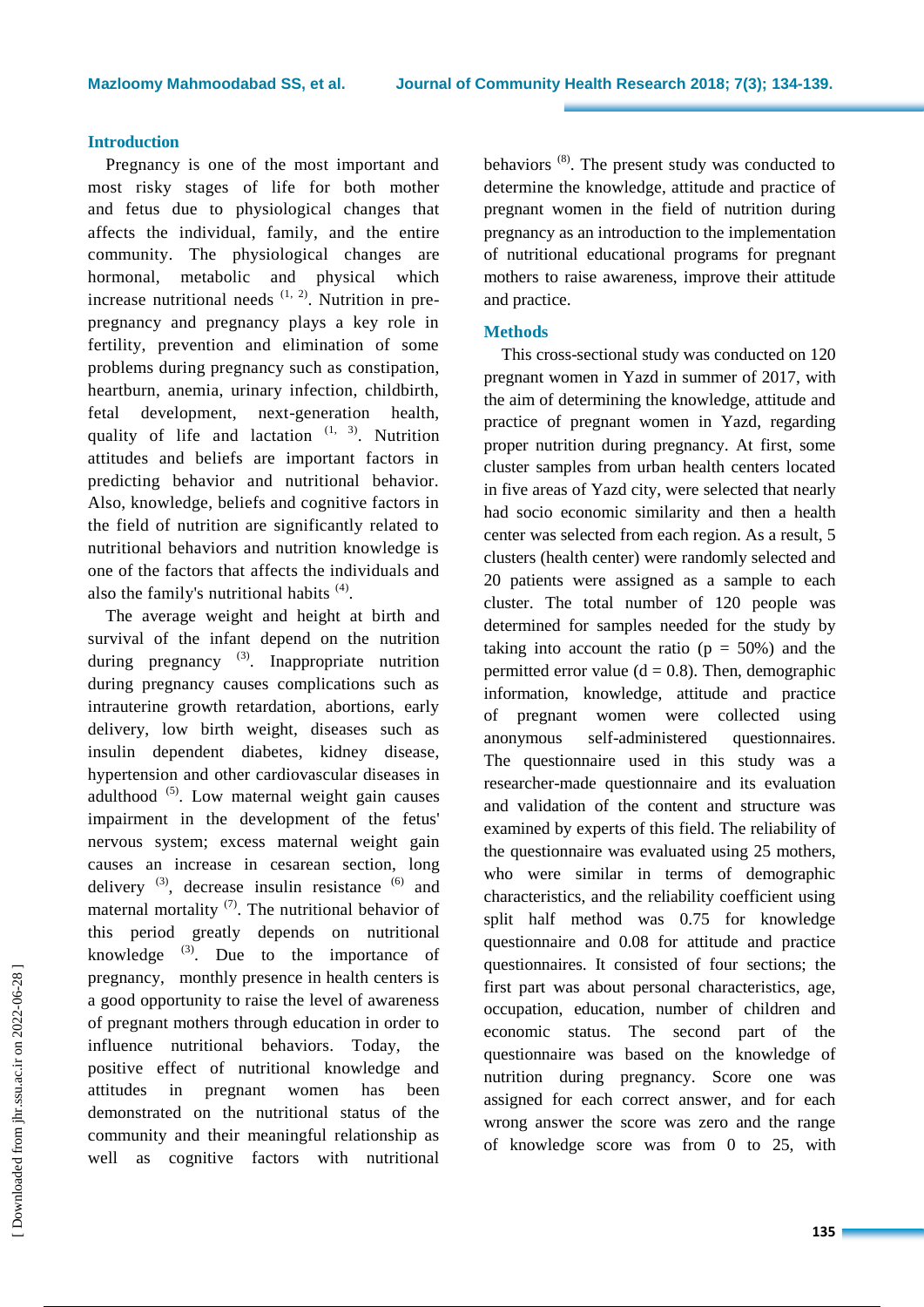a knowledge score of 0-8 indicating poor knowledge, 8 average awareness and 25-17 great knowledge. The third part of the questionnaire consisted of questions containing attitude scores ranging from 14 to 70. Attitude scores ranging from 14 to 42 indicated negative attitude and from 43 to 70 indicated positive attitude. The fourth part contained practice questions with scores ranging from 9 to 49. The score of 9 to 22.3 showed as a weak practice and the score of 23 to 50 was considered to be desirable.

The data were analyzed by SPSS software. For analyzing the results, descriptive and inferential statistical tests including Chi-square, t-test, ANOVA and correlation coefficient were utilized.

#### **Results**

The results of this study showed that the subjects with diploma (39.2%) had the highest frequency. Most of the subjects were housewives (76.9%) and most of them were in the age group of 23-29 years old (47.5%) and 39-36 years old (30.8%). In terms of the frequency of delivery, women who have never given birth (35.8%) had the highest frequency among the subjects.

The results showed that 33.3% of the subjects were in weak range, 64.2% in the average range and 2.5% in the good range (Table 1) regarding their knowledge on proper nutrition during pregnancy.

| <b>Table 1.</b> Frequency distribution of knowledge, attitude and practice of the subjects |
|--------------------------------------------------------------------------------------------|
| regarding proper nutrition during pregnancy                                                |

| <b>Variables</b> | <b>Categories</b> | <b>Number</b>           | Percentage |
|------------------|-------------------|-------------------------|------------|
| Awareness status | Weak              | 40                      | 33.3       |
|                  | Average           | 77                      | 64.2       |
|                  | Good              | 3                       | 2.5        |
| Attitude status  | Positive          | 118                     | 98.3       |
|                  | Negative          |                         | 0.08       |
| Practice status  | Weak              | $\overline{\mathbf{4}}$ | 3.3        |
|                  | Average           | 85                      | 70         |
|                  | Good              | 24                      | 20         |

According to the results, the attitude of most of the subjects (98.2%) was positive about proper nutrition during pregnancy (Table 1).

The practice of 70% of the subjects regarding proper nutrition during pregnancy is within the average range (Table 1).

The mean score of knowledge in the subjects was  $3.61 \pm 9.85$  in the acquired range of 0-24, which is lower than the acquired mean. The mean score of attitude was  $8.10 \pm 55.53$  in the pre-acquisition range of 14-70, which is higher than the acquired mean. The mean score of practice was 7.44  $\pm$  30.36 in the acquired range of 9-49 which was higher than the preacquisition mean.

The results also showed that the mean score of knowledge, attitude and practice of pregnant women did not have a significant relationship with their education level, total monthly income, and frequency of delivery.

As it is revealed in Table 4, there is a significant relationship between mean score of women's practice and their job (p-value  $= 0.01$ ). The highest score of knowledge and attitude was related to university students, respectively. The highest score of practice was for staff members.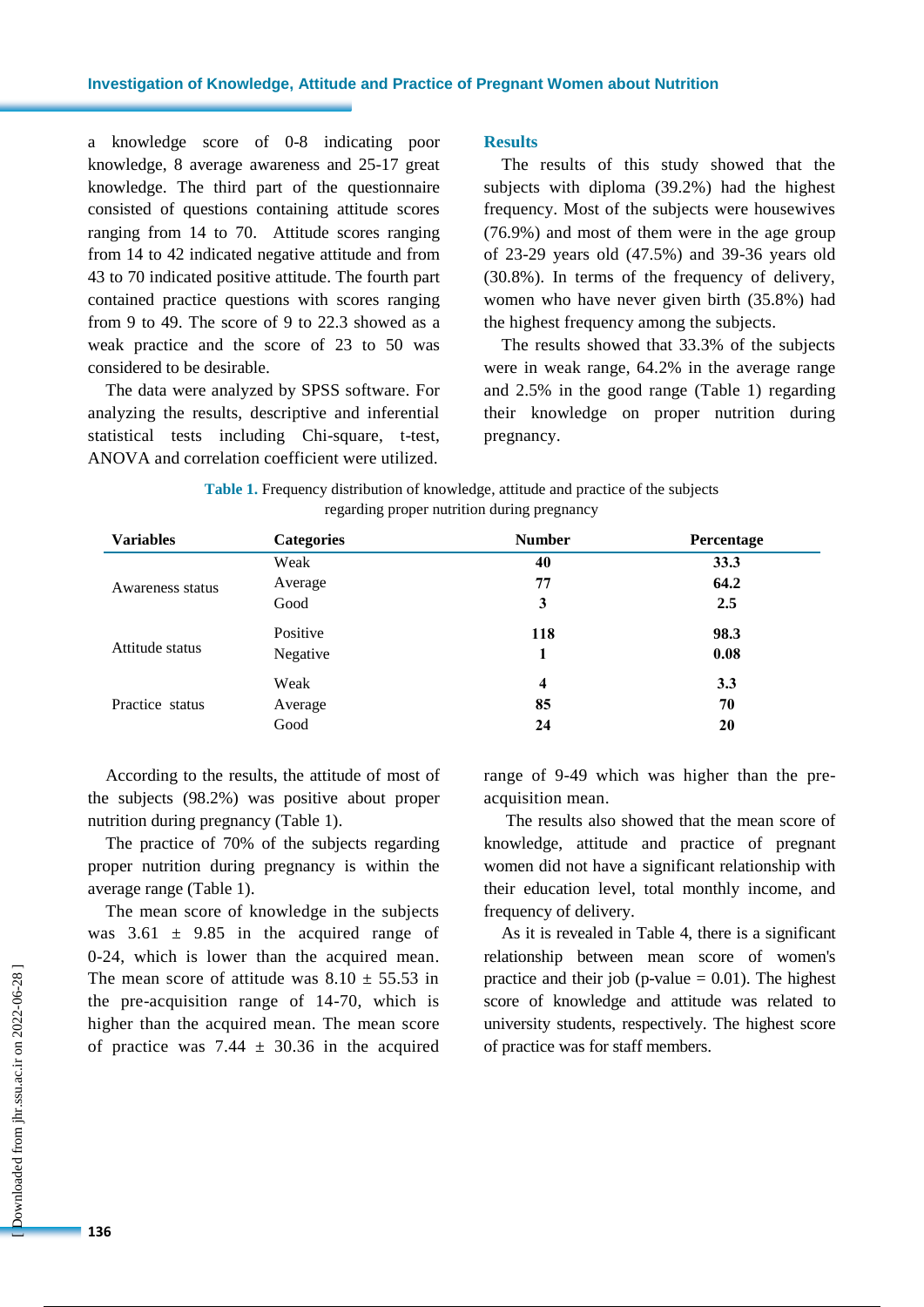| Job                | Knowledge        | <b>Attitude</b>  | <b>Practice</b>  |
|--------------------|------------------|------------------|------------------|
|                    | $(Mean \pm SD)$  | $(Mean \pm SD)$  | $(Mean \pm SD)$  |
| <b>Staff</b>       | $10.81 \pm 3.25$ | $59\pm7.16$      | $34.81 \pm 4.68$ |
| Self-employed      | $7.5 \pm 4.94$   | $51\pm2.82$      | $22\pm7.07$      |
| University student | $13.6\pm4.39$    | $58.6 \pm 7.82$  | $31.6 \pm 16.16$ |
| House wife         | $9.65 \pm 3.55$  | $55.04 \pm 8.3$  | $29.73 \pm 7.11$ |
| Others             | $10.66 \pm 2.08$ | $56.66 \pm 9.01$ | $33\pm3.46$      |
| P-Value            | 0.129            | 0.592            | 1.01             |

**Table 2.** Mean and standard deviation of knowledge, attitude and practice of pregnant women on their job

The results showed that there is a significant direct relationship between knowledge and attitude  $(p = 0.01)$ , and practice is in direct relationship with knowledge and attitude ( $p = 0.05$  and  $p = 0.01$ respectively). In the study of demographic variables, there is a significant reverse relationship between income and knowledge ( $p = 0.05$ ). The month of pregnancy has also a significant direct relationship with practice ( $p = 0.01$ ). There is no significant relationship between knowledge, attitude and practice with job.

#### **Discussion**

The findings of this study showed that 97.5% of women's awareness was in the range of weak and average. This finding was consistent with the study of Khajavishojaii et al. regarding pregnant women who referred to university hospitals in Tehran, and 89.5% of them had average and low awareness  $(9)$ . Furthermore, in a study by Karimi et al. in Saveh, 74% of pregnant women had weak and average knowledge about diets <sup>(8)</sup>. However, in the study of Sajjadi et al. in Babol, the level of general nutritional knowledge in pregnant women was average  $(2)$ . In the study of Johnson et al., the knowledge score of 4.94 was reported, which indicates the low knowledge of the studied population  $(10)$ .

Low awareness of mothers in this study can be related to education level and social factors.

Similarly, Nchang Mugyia et al. found that the sixty eight percent did not have knowledge about the risk of overfeeding in pregnancy  $(11)$ .

The results of this study showed that 98.2% of the subjects had a positive attitude, which was consistent with the study of Fallah et al., in which 71.45% of the subjects had a positive attitude toward dietary change during pregnancy . However, Karimi et al., found that one third of pregnant mothers had weak attitude about nutrition during pregnancy<sup>(8)</sup>. In a study by Farivar et al. in Sistan and Baluchestan, Golestan and Bushehr provinces, households' attitude towards nutrition in most areas has been also estimated as positive <sup>(12)</sup>. The findings of the study showed that 70% of pregnant women had an average practice of nutrition during pregnancy. Therefore, it can be assumed that average awareness and attitude, are followed by average practice. The study of Fallah et al. showed that both knowledge and attitude were effective on practice <sup>(3)</sup>. Karimi et al. also concluded in their study that working women had a better nutritional status and there was a meaningful relationship between pregnant women's education level and their knowledge. It can be concluded that two recent factors, influenced the individual's practice by generating income; however, in the current study, there is a significant relationship between job and practice, and a significant reverse relationship between income and knowledge. This is due to the refusal of many employed pregnant women to write their monthly income, or the increase in the consumption of fast foods in high-income pregnant women <sup>(8)</sup>. In a study by Mansourian et al. in Gorgan, there was a significant relationship between knowledge and attitude and family income <sup>(13)</sup>. The study of Bashirian et al. showed that the economic situation and the purchasing power of mothers have an impact on their intake of food groups  $(14)$ . The findings showed that there is not a meaningful relationship between knowledge, attitude and practice of pregnant women and their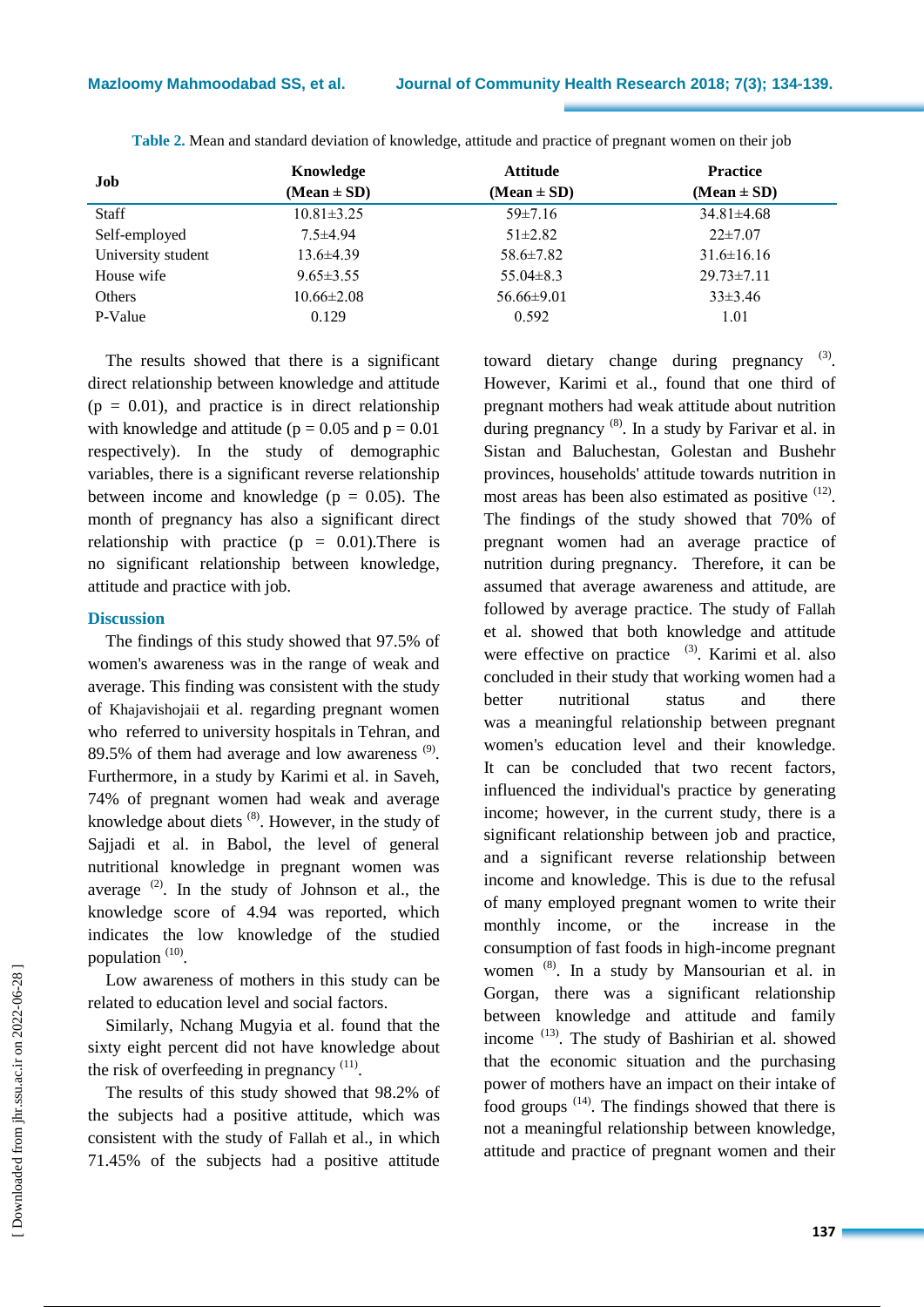educational level. While in the study by Bashirian et al., there was a significant correlation between the mean score of total nutritional behavior and the education level of pregnant women  $(14)$ . In a study by Sajjadi et al., there was a significant relationship between pregnant women's education level and their overall nutritional awareness which is not in line with the results of the current study. In addition, in both studies, most of investigated subjects had diploma degree, and in this study, the highest score of knowledge and attitude was related to university students respectively and the highest score of practice was for staff members<sup>(2)</sup>.

This study has shown that there is a significant relationship between knowledge and attitude at a level of 0.01; furthermore, practice with knowledge and attitude is in direct relationship respectively, which is in line with previous studies  $(3, 8)$ .

The limitation of this study includes lack of participation of pregnant women covered by private centers in the study. Therefore, caution should be taken in generalizing the results to all pregnant women.

#### **Conclusion**

Regarding the relationship between knowledge, attitude and nutritional behavior in this study, in order to promote the knowledge and attitude of pregnant women, it is recommended to use goal-oriented and effective educational programs with the help of health staff and mass media. Furthermore, more effective studies and interventions can be designed and implemented, using the results of this study to improve nutritional and health promotion of pregnant women.

The majority of mothers' knowledge in the field of nutrition during pregnancy was in the average range, which affected most of them to have average range of practice. Questions about attitude showed a positive attitude toward nutrition during pregnancy; therefore, their practice can be increased by promoting their knowledge.

#### **Acknowledgements**

Special thanks go to all pregnant women participating in this study. This article is result of the project approved by the ethical committee in Shahid Sadoughi University of medical sciences in 2016, numbered as IR.SSU.SPH.REC.1395.13. This study was funded by IRAN National Science Foundation.

### **Conflict of Interest**

There are no conflicts of interest to declare.

#### **References**

1. Ahmadpoor H, Maheri A, Shojaizadeh D. Effectiveness of nutrition education based on health belief model during pregnancy on knowledge and attitude of women referred to health centers of Gonbad Kavoos city. Journal of Neshabur University of Medical Sciences. 2015; 3(2): 52-60. [Persian]

2. Sajadi P, Bakhtiari A, [Hajahmadi M.](http://www.sid.ir/En/Journal/SearchPaper.aspx?writer=148917) Assessment of nutritional knowledge level of pregnant women referred to health and therapeutic centers of Babol. [Journal of Babol University of Medical Sciences.](http://www.sid.ir/En/Journal/JournalList.aspx?ID=3710) 2008; 9(5): 50-54. [Persian]

3. Fallah F, Pourabbas A, Delpisheh A, et al. Effects of nutrition education on levels of nutritional awareness of pregnant women in Western Iran. International journal of Endocrinology and Metabolism. 2013; 11(3): 175-178.

4. Ludvigsson JF, Ludvigsson J. Milk consumption during pregnancy and infant birthweight. Acta Paediatrica. 2004; 93(11): 1474-1478.

5. Baghianimoghadam M, Sharifi E, Mozafari-Khosravie H, et a l. The study of knowledge, attitude and practice of pregnant moders abut consumption of milk and dairy products in Yazd. Toloo-e-behdasht. 2014;13(2): 58-71.

6. Goodarzi-Khoigani M, Mahmoodabad SSM, Moghadam MHB, et al. Prevention of insulin resistance by dietary intervention among pregnant mothers: A randomized controlled trial. International Journal of Preventive Medicine.  $2017 \cdot 8 \cdot 85$ 

7. Zadeh MD, Ebrahimi H, Haghighi NB, et al. Surveying pregnant women's nutritional status and some factors affecting it in cases referring to Shahrood health-care centers. Journal of Birjand University of Medical Sciences. 2006; 13(4): 42-49. [Persian]

8. Karimy M, Taher M, Fayazi N, et al. Beliefs effective on nutritional practice s of pregnant women in health centers of Saveh, Iran. Journal of Education and Community Health. 2015; 2(3): 28-35. [Persian]